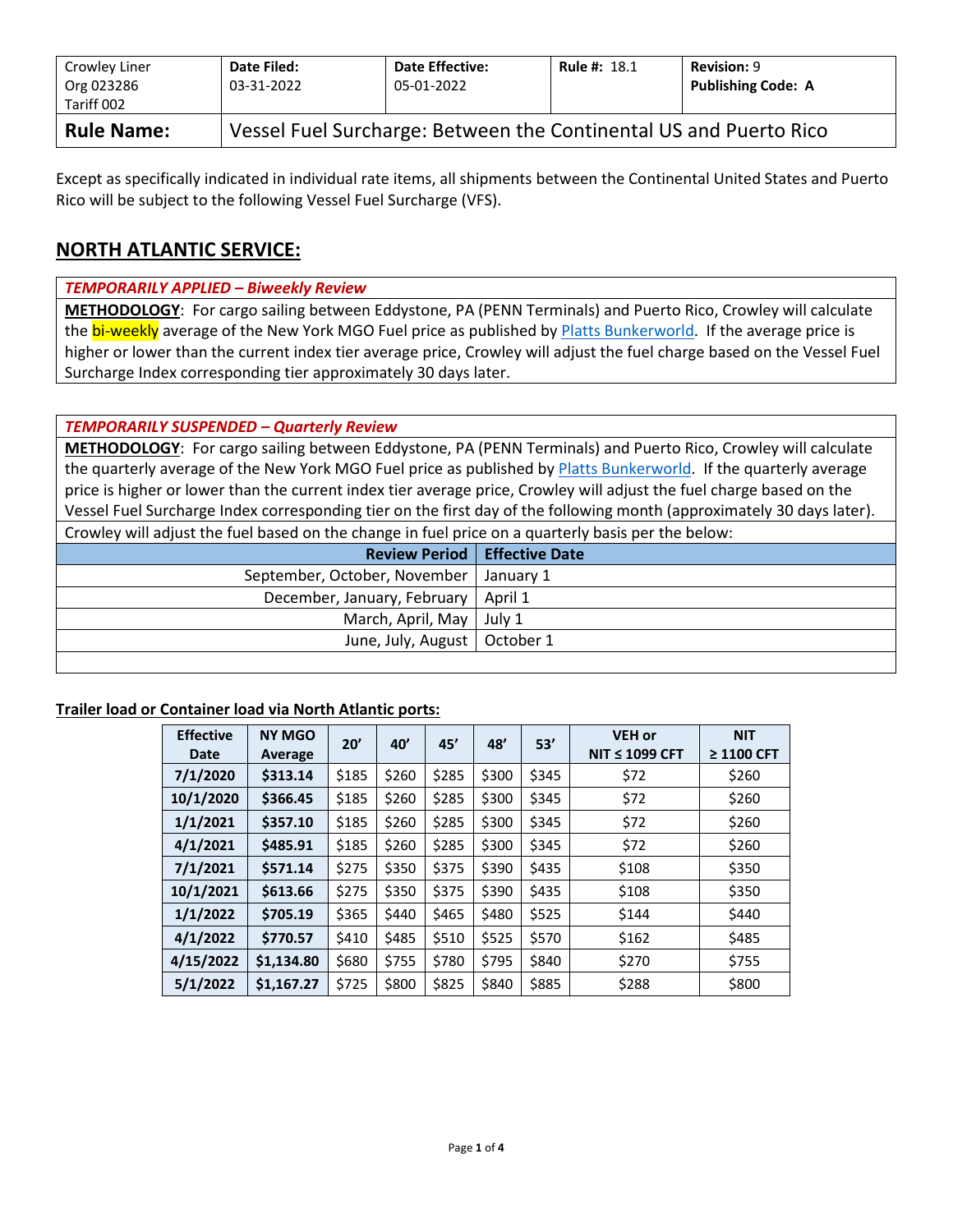| Crowley Liner<br>Org 023286<br>Tariff 002 | Date Filed:<br>03-31-2022                                         | <b>Date Effective:</b><br>05-01-2022 | <b>Rule #: 18.1</b> | <b>Revision: 9</b><br><b>Publishing Code: A</b> |  |  |  |  |  |
|-------------------------------------------|-------------------------------------------------------------------|--------------------------------------|---------------------|-------------------------------------------------|--|--|--|--|--|
| <b>Rule Name:</b>                         | Vessel Fuel Surcharge: Between the Continental US and Puerto Rico |                                      |                     |                                                 |  |  |  |  |  |

### **SOUTH ATLANTIC SERVICE:**

#### *TEMPORARILY APPLIED – Biweekly Review*

**METHODOLOGY**: For cargo sailing between Jacksonville, FL and Puerto Rico, Crowley will use a combination of two indexes to calculate the bi-weekly average. We will utilize New York MGO Fuel price as published by Platts [Bunkerworld](http://www.bunkerworld.com/) and Henry Hub's Natural Gas (LNG) price as published by the [U.S. Energy Information Administration.](https://www.eia.gov/dnav/ng/hist/rngwhhdD.htm) The index will be weighted 85% LNG and 15% MGO.

#### *TEMPORARILY SUSPENDED – Quarterly Review*

**METHODOLOGY**: For cargo sailing between Jacksonville, FL and Puerto Rico, Crowley will use a combination of two indexes to calculate the quarterly average. We will utilize New York MGO Fuel price as published by Platts [Bunkerworld](http://www.bunkerworld.com/) and Henry Hub's Natural Gas (LNG) price as published by the [U.S. Energy Information Administration.](https://www.eia.gov/dnav/ng/hist/rngwhhdD.htm) The index will be weighted 85% LNG and 15% MGO.

Crowley will adjust the fuel based on the change in fuel price on a quarterly basis per the below:

| <b>Review Period   Effective Date</b>    |  |
|------------------------------------------|--|
| September, October, November   January 1 |  |
| December, January, February   April 1    |  |
| March, April, May   July 1               |  |
| June, July, August   October 1           |  |
|                                          |  |

#### **Trailer load or Container load via South Atlantic ports:**

| <b>Effective</b><br>Date | <b>NY MGO</b><br>Average | <b>LNG</b><br>Average | 20'   | 40'   | 45'   | 48'   | 53'   | <b>VEH or</b><br><b>NIT &lt; 1099 CFT</b>                                                             | <b>NIT</b><br>$\geq$ 1100 CFT |
|--------------------------|--------------------------|-----------------------|-------|-------|-------|-------|-------|-------------------------------------------------------------------------------------------------------|-------------------------------|
| 7/1/2020                 | \$313                    | \$1.76                | \$185 | \$260 | \$285 | \$300 | \$345 | \$72                                                                                                  | \$260                         |
| 10/1/2020                | \$366.45                 | \$1.90                | \$185 | \$260 | \$285 | \$300 | \$345 | \$72                                                                                                  | \$260                         |
| 1/1/2021                 | \$357.10                 | \$2.30                | \$262 | \$337 | \$362 | \$377 | \$422 | \$103                                                                                                 | \$337                         |
|                          | \$485.91<br>\$2.80       |                       | \$338 | \$413 | \$438 | \$453 | \$498 | \$133                                                                                                 | \$413                         |
| 4/1/2021                 |                          |                       |       |       |       |       |       | Removed 5 days from LNG average, as it increased the average to \$3.52, due to the 2021 winter storm. |                               |
| 7/1/2021                 | \$571.14                 | \$2.73                | \$313 | \$388 | \$413 | \$428 | \$473 | \$123                                                                                                 | \$388                         |
| 10/1/2021                | \$613.66                 | \$3.72                | \$348 | \$423 | \$448 | \$463 | \$508 | \$138                                                                                                 | \$423                         |
| 1/1/2022                 | \$705.19                 | \$5.25                | \$489 | \$564 | \$589 | \$604 | \$649 | \$194                                                                                                 | \$564                         |
| 4/1/2022                 | \$770.57                 | \$4.254               | \$432 | \$507 | \$532 | \$547 | \$592 | \$172                                                                                                 | \$507                         |
| 4/15/2022                | \$1,134.80               | \$4.650               | \$493 | \$569 | \$593 | \$609 | \$653 | \$196                                                                                                 | \$569                         |
| 5/1/2022                 | \$1,167.27               | \$5.035               | \$543 | \$619 | \$643 | \$659 | \$703 | \$216                                                                                                 | \$619                         |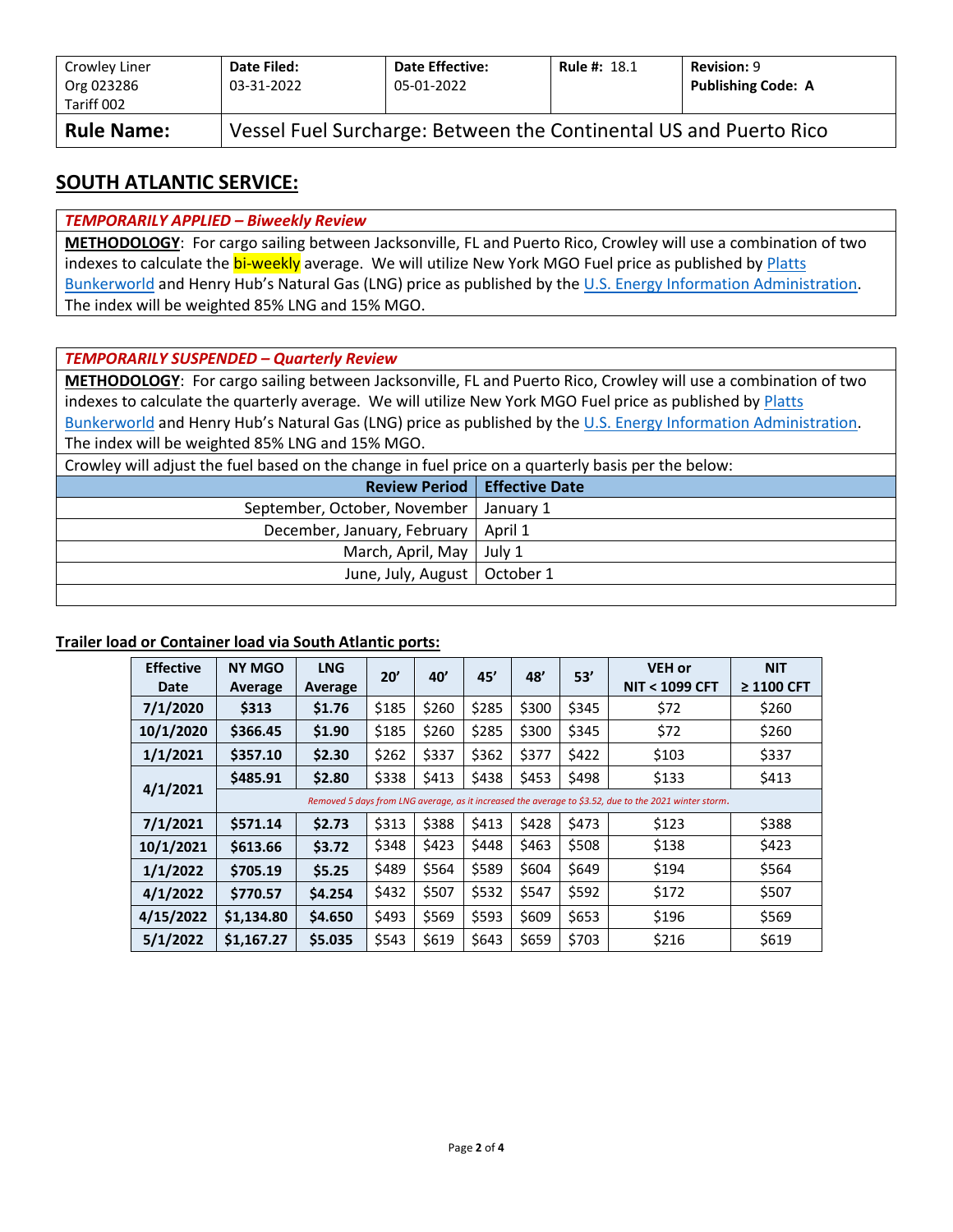| Crowley Liner<br>Org 023286<br>Tariff 002 | Date Filed:<br>03-31-2022                                         | <b>Date Effective:</b><br>05-01-2022 | <b>Rule #: 18.1</b> | <b>Revision: 9</b><br><b>Publishing Code: A</b> |  |  |  |  |
|-------------------------------------------|-------------------------------------------------------------------|--------------------------------------|---------------------|-------------------------------------------------|--|--|--|--|
| <b>Rule Name:</b>                         | Vessel Fuel Surcharge: Between the Continental US and Puerto Rico |                                      |                     |                                                 |  |  |  |  |

#### **SOUTH ATLANTIC SERVICE CALCULATION**

|    | <b>CALCULATION STEPS:</b>                                         |                                                                | <b>CALCULATION EXAMPLE:</b>                                      |        |       |       |       |       |       |            |            |  |
|----|-------------------------------------------------------------------|----------------------------------------------------------------|------------------------------------------------------------------|--------|-------|-------|-------|-------|-------|------------|------------|--|
| 1. | Calculate MGO Quarterly average                                   | MGO Average: \$530/MT                                          |                                                                  |        |       |       |       |       |       |            |            |  |
|    |                                                                   | MGO Corresponding Tier: \$500-\$559                            |                                                                  |        |       |       |       |       |       |            |            |  |
| 2. | Find the corresponding tier on the MGO index                      |                                                                | From                                                             | Τo     | 20'   | 40'   | 45'   | 48'   | 53'   | <b>VEH</b> | <b>NIT</b> |  |
|    |                                                                   |                                                                | \$500                                                            | \$559  | \$230 | \$305 | \$330 | \$345 | \$390 | \$90       | \$305      |  |
| 3. | Multiply the 40' amount by 15% (round up)                         | MGO 40' $\rightarrow$ \$305 x 15% = \$45.75 $\rightarrow$ \$46 |                                                                  |        |       |       |       |       |       |            |            |  |
| 4. | Calculate the LNG Quarterly average                               |                                                                | LNG Average: \$2.30/MMBTU                                        |        |       |       |       |       |       |            |            |  |
|    |                                                                   |                                                                | LNG Corresponding Tier: \$2.26-\$2.50                            |        |       |       |       |       |       |            |            |  |
| 5. | Find the corresponding tier on the LNG index                      |                                                                | <b>From</b>                                                      | To     | 20'   | 40'   | 45'   | 48'   | 53'   | <b>VEH</b> | <b>NIT</b> |  |
|    |                                                                   |                                                                | \$2.25                                                           | \$2.49 | \$235 | \$310 | \$335 | \$350 | \$395 | \$92       | \$310      |  |
| 6. | Multiply the 40' amount by 85% (round up)                         |                                                                | LNG 40' $\rightarrow$ \$310 x 85% = \$263.50 $\rightarrow$ \$264 |        |       |       |       |       |       |            |            |  |
| 7. | Add steps 3 and 6 together (round up)                             |                                                                | $$46 + $264 = $310$                                              |        |       |       |       |       |       |            |            |  |
| 8. | Calculate the difference from step 7 to current<br>40' fuel level | \$310 - \$260 (CURRENT 40' LEVEL) = +\$50 for the 40' LEVEL    |                                                                  |        |       |       |       |       |       |            |            |  |
| 9. | Repeat for each equipment size or type                            |                                                                | Repeat for each equipment size or type                           |        |       |       |       |       |       |            |            |  |